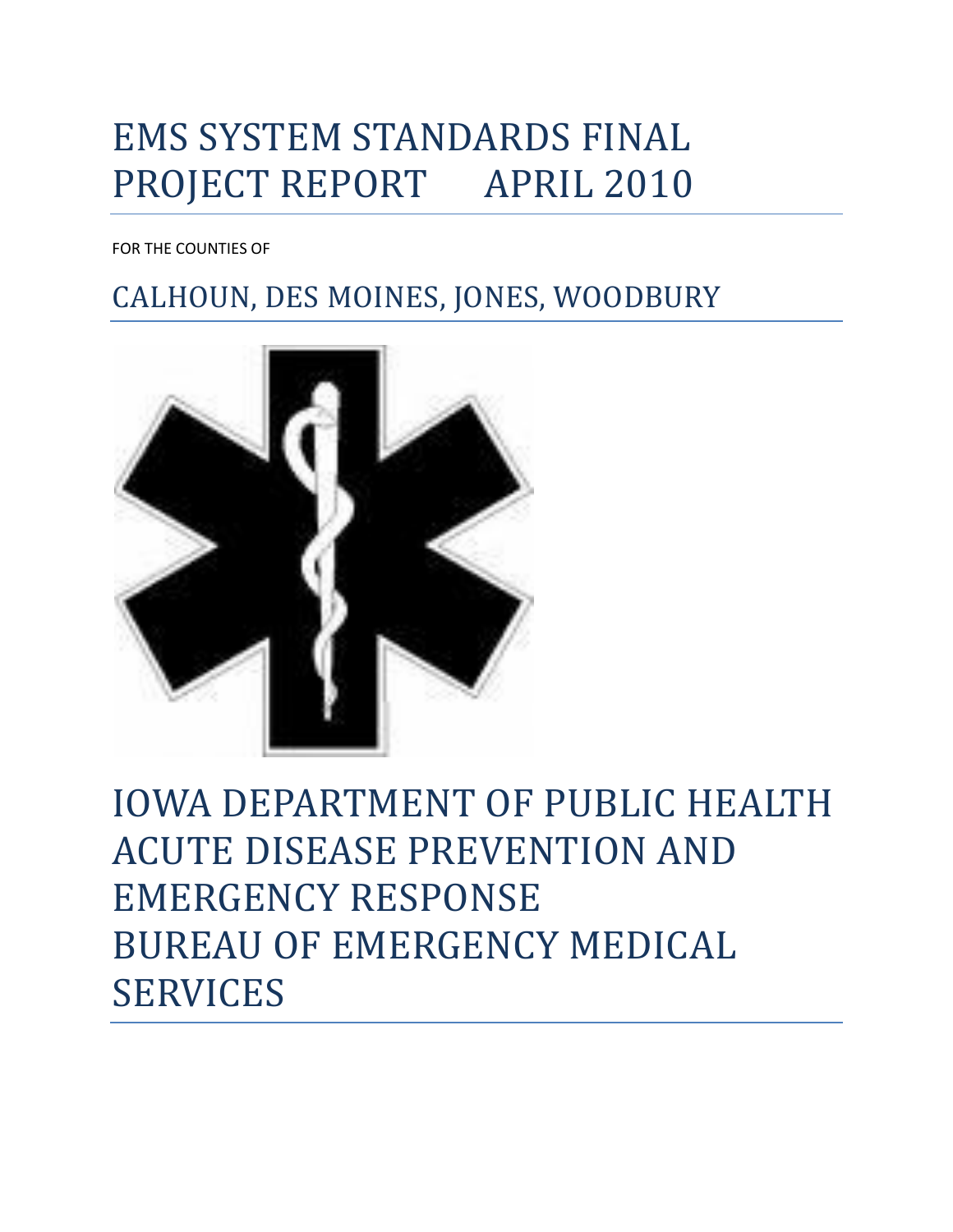# TABLE OF CONTENTS

| <b>PRIORITIES FOR CHANGE - Funding, Governance, Planning,</b>             |
|---------------------------------------------------------------------------|
|                                                                           |
|                                                                           |
| <b>NUMBER OF STANDARDS MET BY COUNTIES</b>                                |
| September 30, 2008(six month report) and April 30,2010(end of project) 5  |
| NUMBER OF STANDARDS MET/NOT MET BY ALL THE COUNTIES                       |
| September 30, 2008(six month report) and April 30, 2010(end of project) 5 |
|                                                                           |
|                                                                           |
|                                                                           |
|                                                                           |
|                                                                           |
| COMPILATION: ADDITIONS, CHANGES, DELETIONS14-15-16                        |
|                                                                           |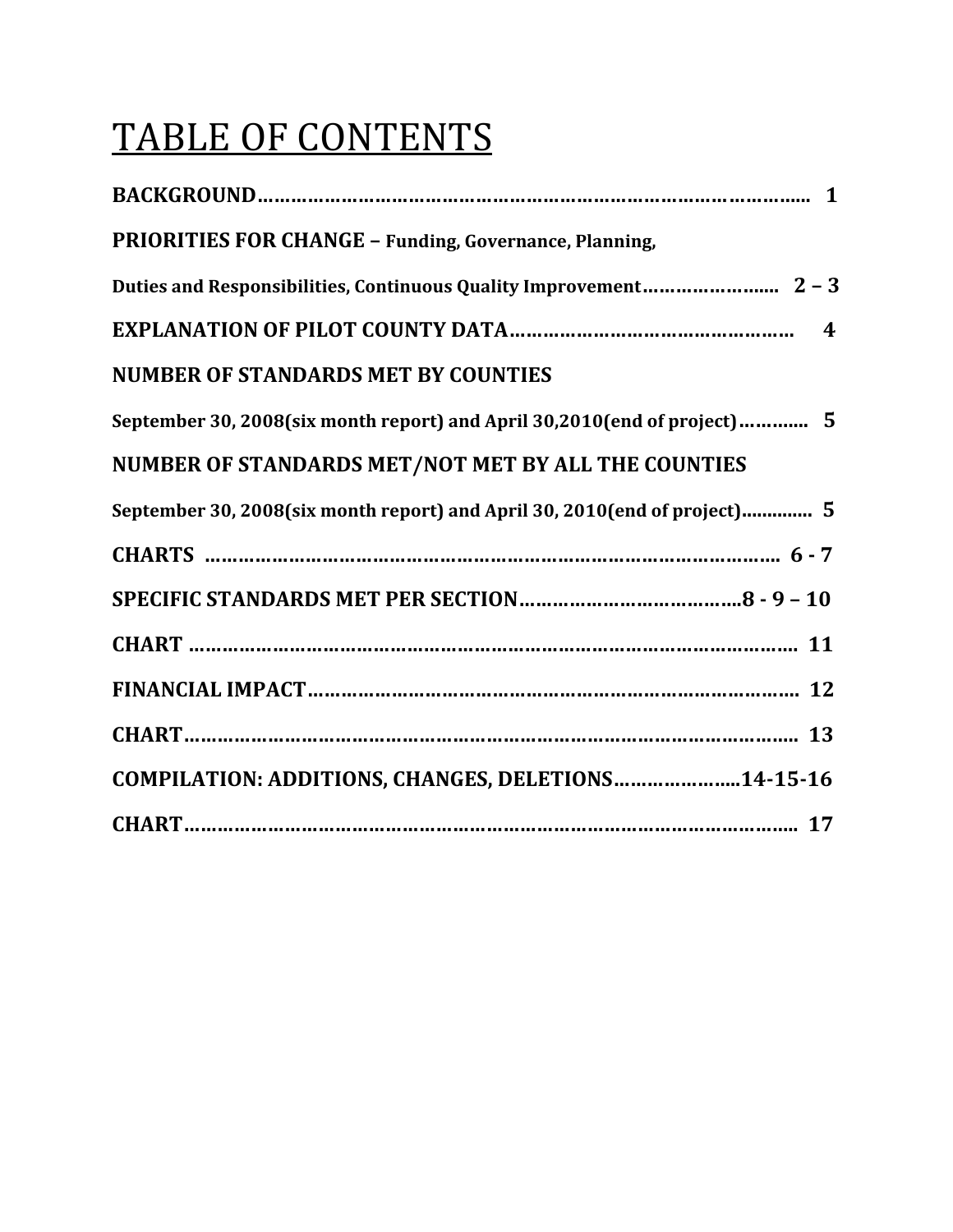#### **Background**

In October, 2006 the Emergency Medical Services Advisory Council (EMSAC) was approached by the Bureau of EMS to support a change initiative involving EMS system standards. Discussions lead to a motion that "the Bureau should continue to develop draft standards and appoint partners to assist."

A group of 26 to 30 individuals were invited to participate through monthly meetings, in the development of a version of minimum Iowa EMS System Standards. The stakeholder group meet and reviewed eight areas of EMS system development. These were: System Administration; Staffing and Training; Communications; Response and Transportation; Facilities and Critical Care; Data Collection and System Evaluation; Public Information and Education; Disaster Medical Response.

The first draft version of the Iowa EMS System Standards was received by the EMS Advisory Council in July, 2007. Further input from EMS stakeholders from across the state and public comment was gathered from July through September, 2007. The final draft version of the minimum Iowa EMS System Standards was presented to the EMS Advisory Council for approval in October, 2007. This version of the Iowa EMS System Standards was approved and a program to pilot the standards was developed. The pilot program was designed to identify what is already in place to meet the standards, what is not in place to meet the standards, what measures are needed to meet the standards and what are the costs to meet and maintain the standards. The pilot program began in April, 2008 and ended in March, 2010 with final reports due April 30, 2010.

The pilot project consisted of four Iowa counties: Calhoun Co. population < 20,000; Des Moines Co. population > 20,000; Jones Co. population > 20,000; Woodbury Co. population > 50,000. These counties evaluated the use of the draft Iowa EMS System Standards to establish county wide EMS systems. During the pilot project, the four counties have met with the original stakeholder group three times (January 2009, August 2009, December 2009) to discuss results in terms of common themes, barriers, successes and best practices. There will be another meeting of these two groups on June 18, 2010 to discuss the results of the final project reports from the four counties and determine what steps need to be taken in the near future. The final goal will be to develop a "roadmap" that will guide the provision of EMS in Iowa and clearly define "What every Iowan can expect from EMS".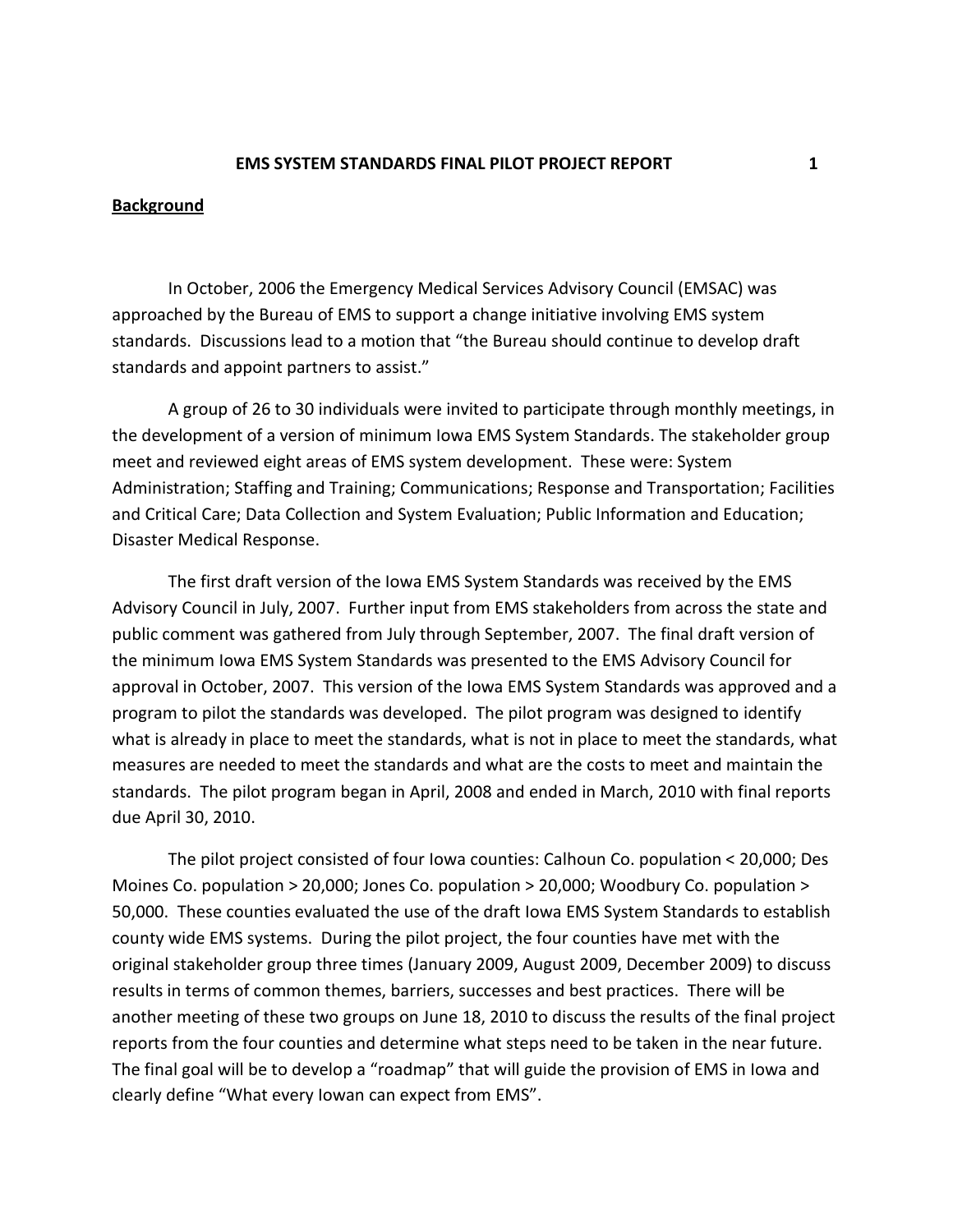#### **EMS SYSTEM STANDARDS FINAL PILOT PROJECT REPORT 2**

# **Compilation of Final Report Comments**

**April 30, 2010**

#### **PRIORITIES FOR CHANGE**

#### **FUNDING**

- Legislation is needed
- Placing a tax on license plates or having citizens subscribe to EMS are two possibilities.
- Funding needs to be from a stable and specific source.
- Some type of EMS surcharge independent of Fire Tax is needed.
- Strongly recommend that processes for distribution of funds be established; difficulty in obtaining reimbursement; this impairs progress and motivation.
- Cooperation or inclusion into Public Health may result in general budget revenue as well as grant opportunities.

#### **GOVERNANCE**

- There needs to be a governing body. This could be a County EMS Coordinator(a paid position).
- This could be a County EMS Association, with separate autonomy or an association/board with direct connection to public health. Any of these could be, and in some cases are recommended to be, connected with the County Board of Supervisors.
- Some counties believe and have accomplished the idea that EMS must be recognized and maintained by the Board of Supervisors.
- What ever format the county decides to use, the prohibiting of "politics" from dictating patient care is deemed important.

#### **PLANNING**

- Counties will need personnel to do and continue planning activities.
- A full time EMS Coordinator/Administrator or board would be needed.
- Support personnel, such as a county wide Medical Director or active medical direction council; CQI Coordinator; Educator; Data Administrator and others need to be in place.
- Improved communications with current stakeholders and other groups not currently involved would need to be accomplished.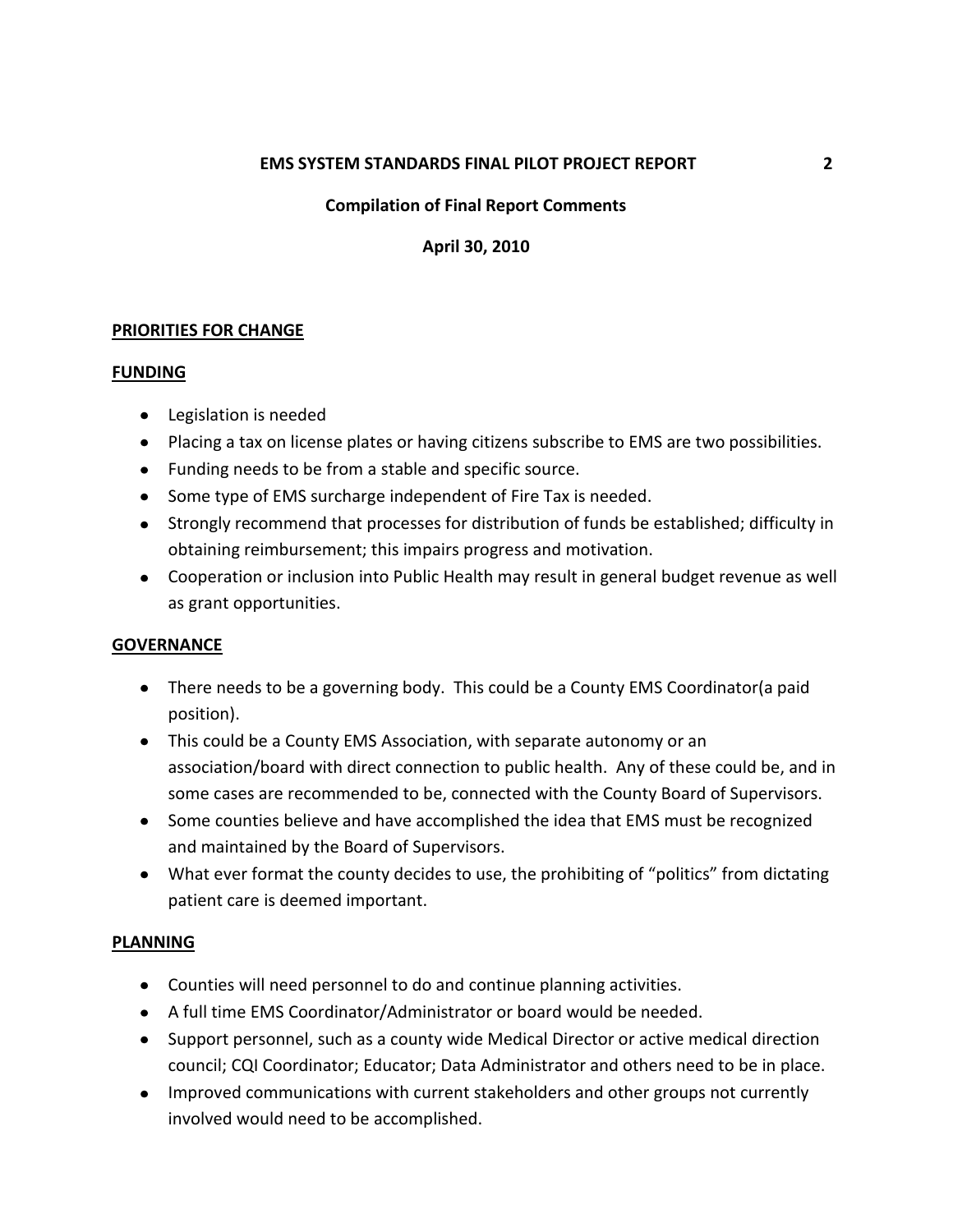- Counties deem it critical to further educate and even mandate participation for hospitals and EMS services including aero-medical services.
- Counties need to develop positive relations with their Board of Supervisors, either by having them directly participate(EMS board position) or having a Board member attend EMS governance meetings.

# **DUTIES AND RESPONSIBILITIES**

- Same categories of personnel needed for planning will also be needed to carry out the duties and responsibilities of the EMS System Standards. These positions will require full time personnel, active EMS Associations and boards of governance.
- EMS manpower is a problem; Several ideas on how to address this are:
	- $\circ$  County wide rosters utilizing county wide protocols and centralized medical direction/control
	- o Dividing the county into Mutual Aid Zones
	- o Placing ambulances at central locations during daytime hours
	- o Utilizing other in-town personnel; city employees, school bus drivers trained as EMS providers
	- o Pay EMS staff
	- o Improve Dispatch polices
	- o Monitor training needs in relation to recruitment/retention practices

#### **CONTINUOUS QUALITY IMPROVEMENT**

- CQI system, procedures, policies facilitates and allows continuous evaluation of the system design and operation.
- CQI is an expensive program due to the software/hardware(ie. Laptops)needed and the personnel to input and compute all the data. Counties need a .6FTE to fulltime position.
- Provide to each service a Policies and Procedure Manual that includes an outline of the QA/QI program.
- Ensure that education, training and remedial programs are in place to address identified needs through the CQI process.
- User friendly software is needed to capture data necessary for standard 6.0-Data Collection/System Evaluation for both ambulance and non-transport services.
- Establish CQI indicators, thresholds and milestones for all aspects of EMS.
- Counties need funding for web based programs for system evaluation-CQI.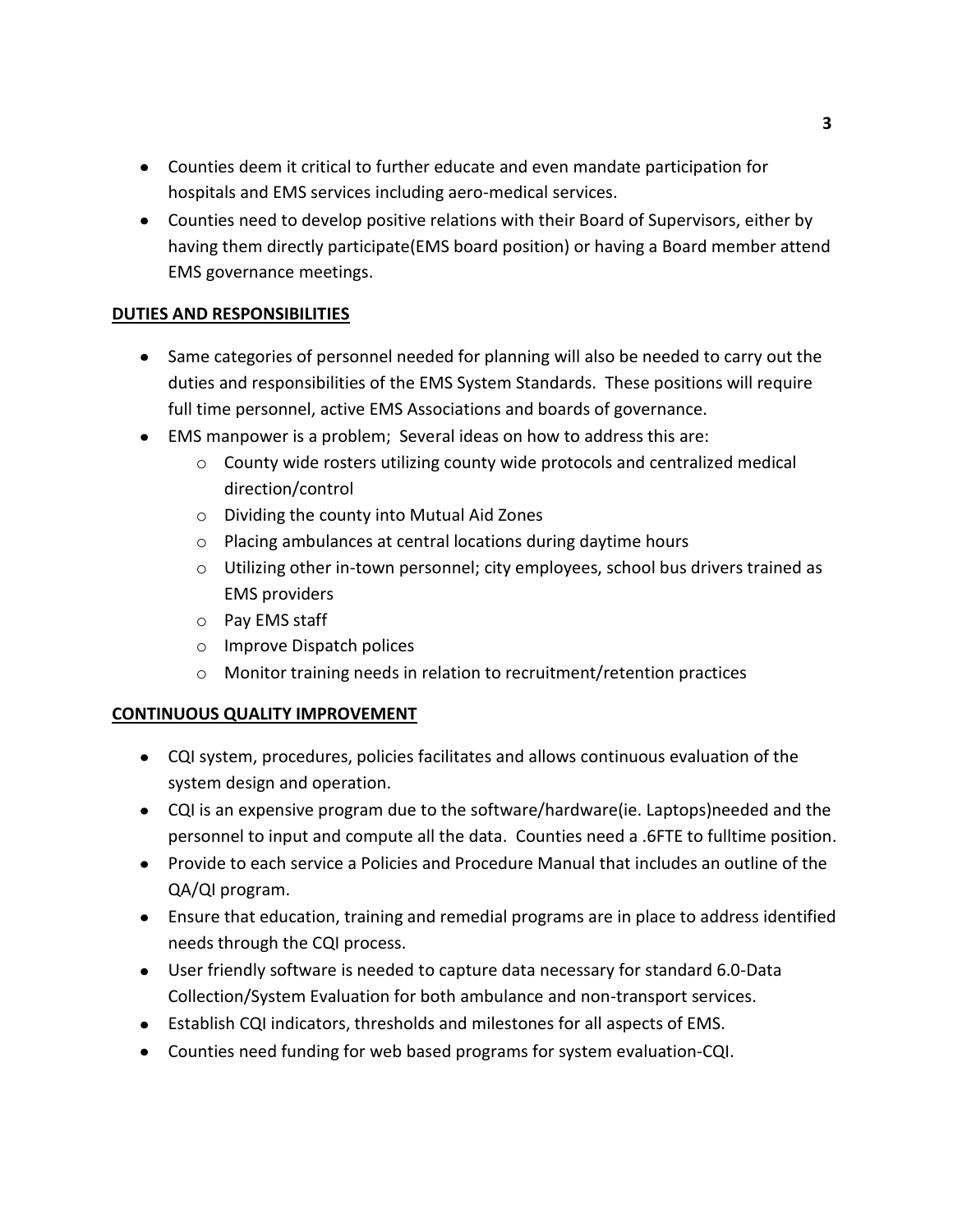# **EXPLANATION OF PILOT COUNTY DATA**

**The following pages represent the findings of the four pilot counties in regards to the draft EMS System Standards. Each county have differences in the way they provide EMS and were encouraged to approach the pilot study project with those differences in mind. Therefore, some of the data will appear different for some of the counties. All counties did an exceptional job with the pilot project and deserve congratulations on a job well done.**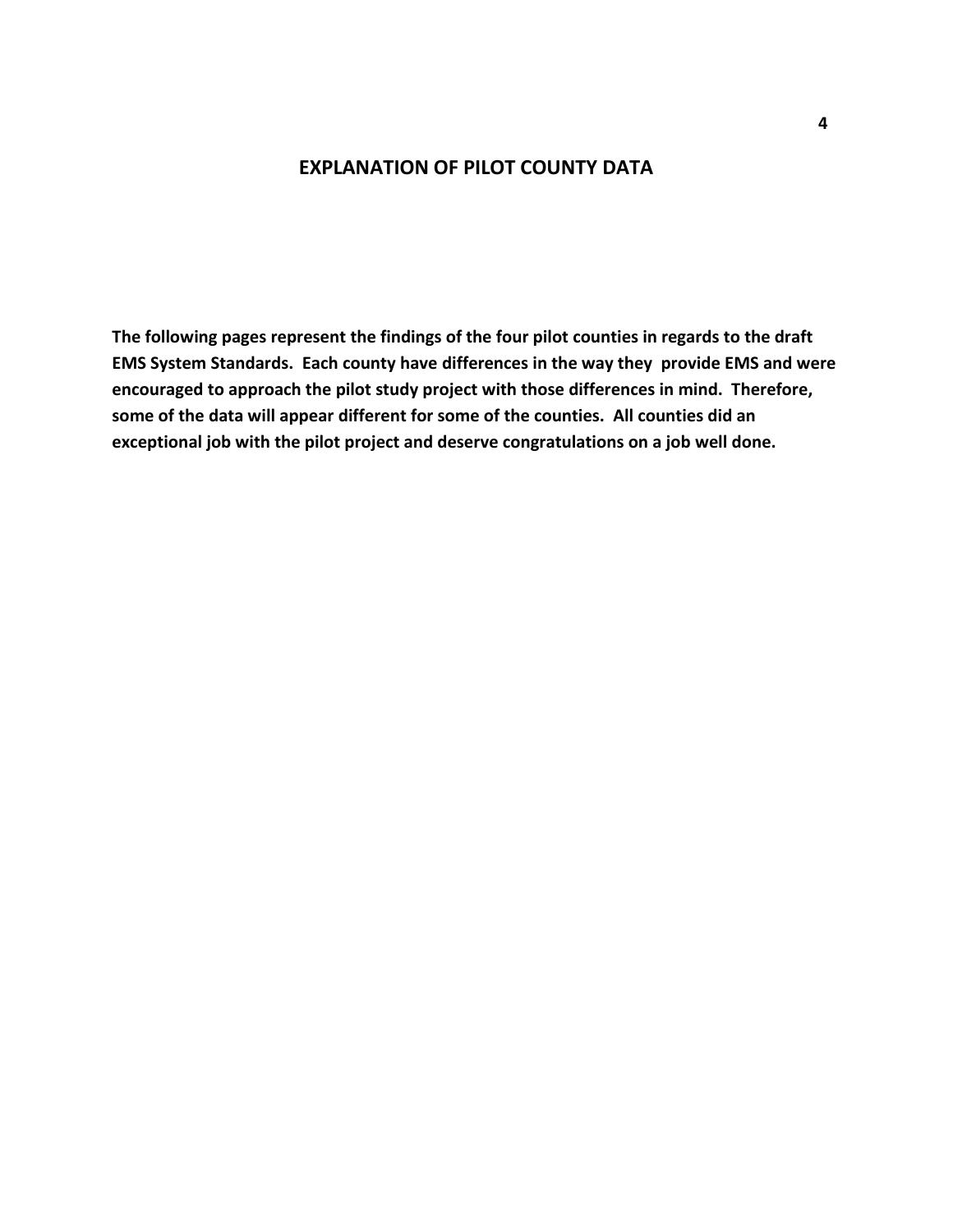# **EMS SYSTEM STANDARDS FINAL PILOT PROJECT REPORT A retrospective review compiled from the six month and final project report September 30, 2008/April 30,2010 5**

# **NUMBER OF STANDARDS MET BY COUNTY** \*\* **Number of standards met as of September 30, 2008—six month report \*\*\* Number of standards met as of April 30, 2010—end of Pilot Project**

| <b>SECTION NUMBER AND TITLE</b>        | <b>NUMBER</b>    | <b>CALHOUN</b> |     | <b>DES MOINES</b><br><b>JONES</b> |     |             | <b>WOODBURY</b> |      |                |
|----------------------------------------|------------------|----------------|-----|-----------------------------------|-----|-------------|-----------------|------|----------------|
|                                        | ΟF               | <b>COUNTY</b>  |     | <b>COUNTY</b><br><b>COUNTY</b>    |     |             | <b>COUNTY</b>   |      |                |
|                                        | <b>STANDARDS</b> | $***$          | *** | $***$                             | *** | $***$       | ***             | $**$ | ***            |
| 1. System Administration               | 23               | 9              | 22  | 7                                 | 12  | 12          | 16              | 5    | 5              |
| 2. Staffing and Training               | 9                | 6              | 7   | 1                                 | 3   |             |                 | 5    | 3              |
| 3. Communications                      | 10               | 7              | 9   | 6                                 | 8   | 5           | 9               | 9    | 8              |
| 4. Response & Transportation           | 9                | 6              | 8   | 3                                 | 6   | 6           | 8               | 5.   | 5              |
| <b>5. Facilities and Critical Care</b> | 8                | 3              | 6   | 1                                 | 3   | $\mathbf 0$ | 3               | 2    | $\overline{2}$ |
| 6. Data Collection/Sys. Evaluation     | 8                | 2              | 7   | 0                                 | 4   | 1           | 3               |      | 1              |
| 7. Public Information/Education        | 4                | 2              | 4   | 2                                 | 2   | 1           | 3               | 2    | 3              |
| <b>8. Disaster Medical Response</b>    | 9                | 5              | 9   | 7                                 | 9   | 7           | 9               | 8    | 9              |
|                                        |                  |                |     |                                   |     |             |                 |      |                |
| <b>TOTAL</b>                           | 80               | 40             | 72  | 27                                | 47  | 39          | 58              | 37   | 36             |
|                                        |                  |                |     |                                   |     |             |                 |      |                |

**\*\*Number of Standards Met and Not Met by ALL the Counties ---September 30, 2008** 

**\*\*\*Number of Standards Met and Not Met by ALL the Counties---APRIL 30, 2010** 

| <b>Section Number and Title</b>        | Number of<br><b>Standards per</b><br><b>Section</b> | <b>Standards ALL of</b><br>the counties met<br>$**$<br>*** |    |             |   | of the counties<br>met<br>$***$ | <b>Standards NONE</b><br>*** |
|----------------------------------------|-----------------------------------------------------|------------------------------------------------------------|----|-------------|---|---------------------------------|------------------------------|
| <b>1.System Administration</b>         | 23                                                  | $\overline{a}$                                             | 5  | 9           |   |                                 |                              |
| <b>2.Staffing and Training</b>         | 9                                                   | 0                                                          |    | $\mathbf 0$ |   |                                 |                              |
| 3. Communications                      | 10                                                  | 5                                                          |    | 0           |   |                                 |                              |
| 4. Response & Transportation           | 9                                                   | $\overline{2}$                                             | 2  | 1           | O |                                 |                              |
| <b>5. Facilities and Critical Care</b> | 8                                                   | 0                                                          | 0  | 4           |   |                                 |                              |
| 6. Data Collection/Sys. Evaluation     | 8                                                   | 0                                                          | 2  | 6           |   |                                 |                              |
| 7. Public Information/Education        | 4                                                   | 0                                                          |    | 0           | n |                                 |                              |
| <b>8. Disaster Medical Response</b>    | 9                                                   | 5                                                          | 9  | $\mathbf 0$ | Ω |                                 |                              |
| <b>TOTAL</b>                           | 80                                                  | 16                                                         | 27 | 20          |   |                                 |                              |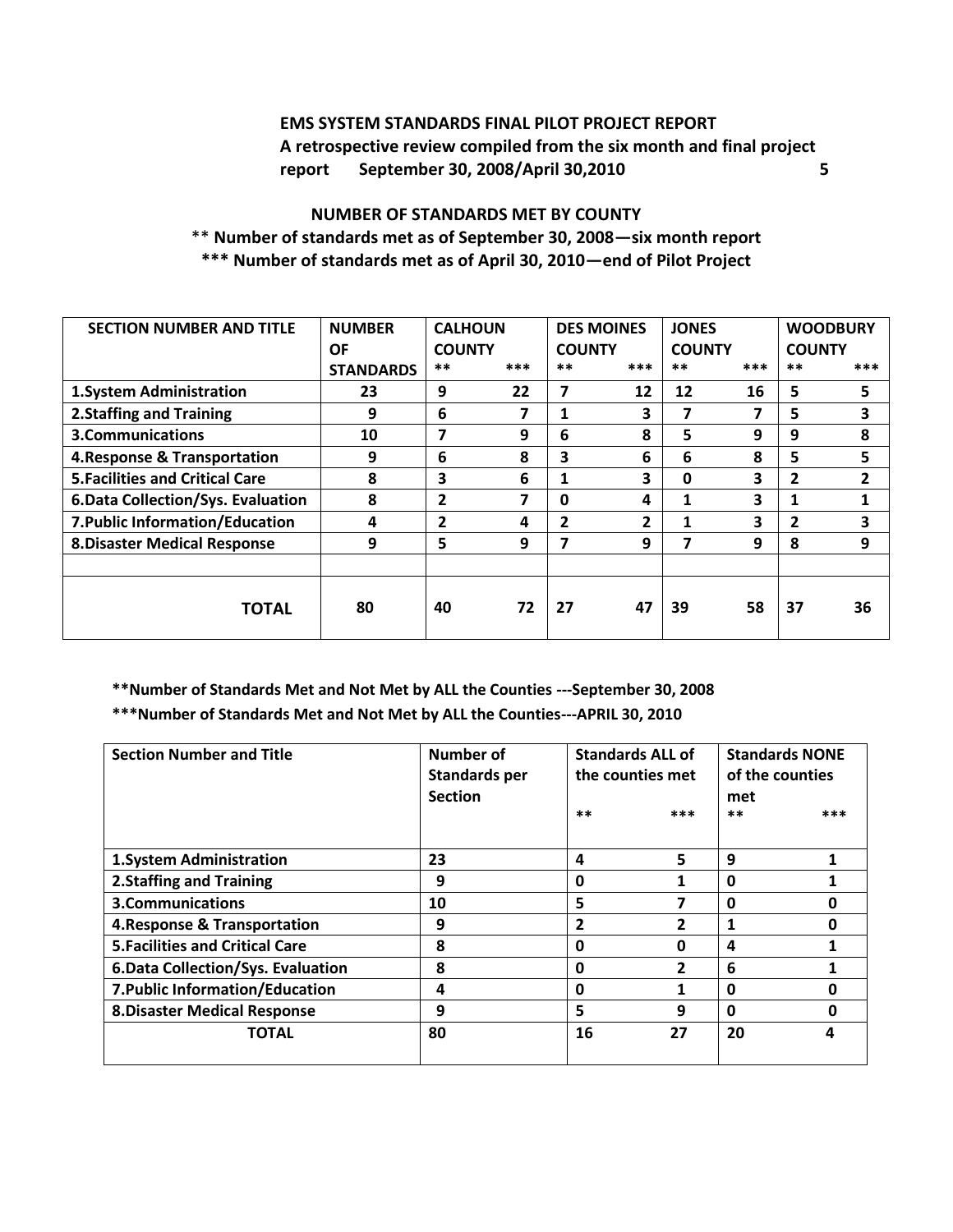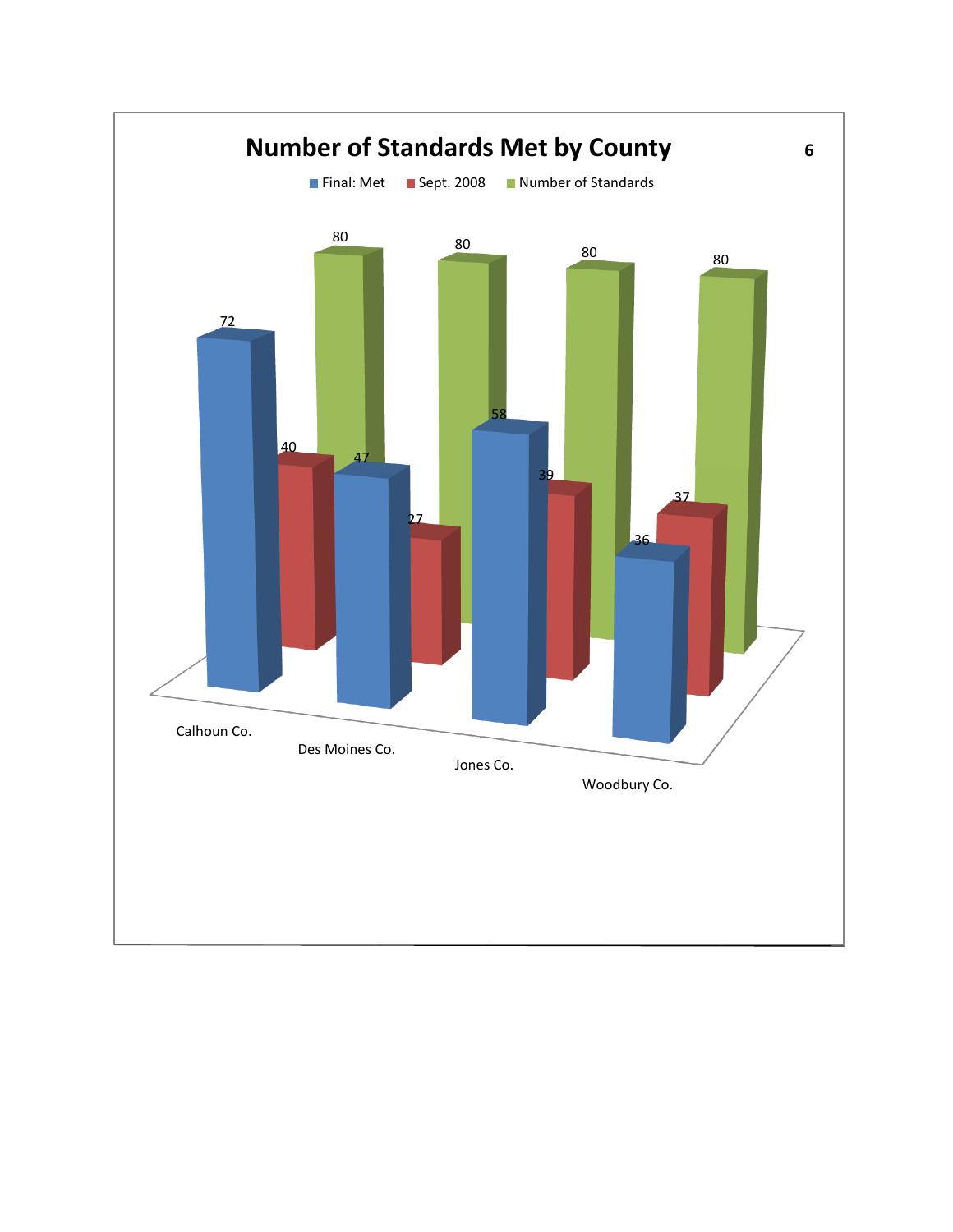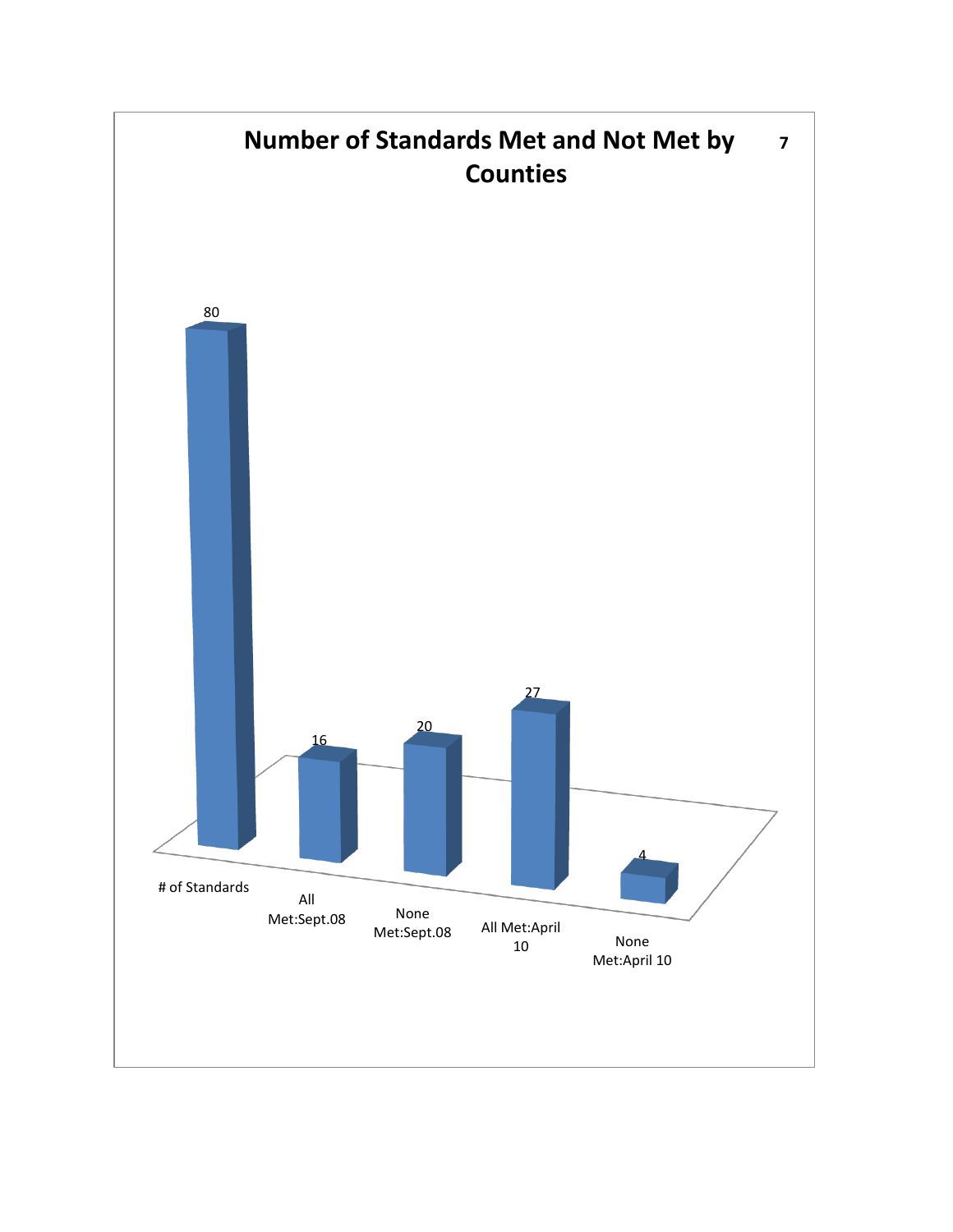# **EMS SYSTEM STANDARDS FINAL PILOT PROJECT REPORT A retrospective review compiled from the final pilot project reports, April 30, 2010**

|                                            | <b>SPECIFIC STANDARDS MET</b> |              |                              |           |                    |               | $8 - 9 - 10$        |           |  |
|--------------------------------------------|-------------------------------|--------------|------------------------------|-----------|--------------------|---------------|---------------------|-----------|--|
|                                            | <b>CALHOUN CO.</b>            |              | <b>DES MOINES</b><br>CO.     |           | JONES CO.          |               | <b>WOODBURY CO.</b> |           |  |
| <b>SECTION</b>                             | <b>YES</b>                    | <b>NO</b>    | <b>YES</b>                   | <b>NO</b> | <b>YES</b>         | <b>NO</b>     | <b>YES</b>          | <b>NO</b> |  |
|                                            |                               |              |                              |           |                    |               |                     |           |  |
| <b>Section 1: System Administration</b>    |                               |              |                              |           |                    |               |                     |           |  |
| 1.01County EMS System Structure            | $\pmb{\mathsf{X}}$            |              |                              | Χ         |                    | $\mathsf{X}$  |                     | Χ         |  |
| 1.02County EMS System Mission              | $\pmb{\mathsf{X}}$            |              | X                            |           | Χ                  |               |                     | Χ         |  |
| 1.03Public Impact                          | $\pmb{\mathsf{X}}$            |              | $\mathsf{x}$<br>$\mathsf{X}$ |           | X                  |               |                     | Χ         |  |
| 1.04Medical Director                       | $\pmb{\mathsf{X}}$            |              |                              |           |                    | $\mathsf{x}$  |                     | X         |  |
| 1.05Planning Activities-System Plan        | $\pmb{\mathsf{X}}$            |              |                              | Χ         |                    | X             |                     | Χ         |  |
| 1.06Planning Activities-AnnualPlan Update  |                               | X            |                              | X         |                    | $\mathsf{X}$  |                     | X         |  |
| 1.07Planning Activities-Trauma Plan        | $\pmb{\mathsf{X}}$            |              | X                            |           | $\pmb{\mathsf{X}}$ |               | $\pmb{\times}$      |           |  |
| 1.08Planning Activities-Adv. Life Support  | Χ                             |              | X                            |           | Χ                  |               |                     | Χ         |  |
| 1.09Planning Activities-Inven.of Resources | Χ                             |              |                              | X         | X                  |               |                     | Χ         |  |
| 1.10System Participants                    | $\pmb{\mathsf{X}}$            |              |                              | Χ         |                    | X             |                     | X         |  |
| 1.11Review & Monitoring                    | $\pmb{\mathsf{X}}$            |              |                              | X         | X                  |               |                     | Χ         |  |
| 1.12Policy & Procedures Manual             | Χ                             |              |                              | X         |                    | X             |                     | Χ         |  |
| 1.13Compliance with Policies               | $\pmb{\mathsf{X}}$            |              |                              | Χ         | $\pmb{\mathsf{X}}$ |               |                     | Χ         |  |
| 1.14Funding Mechanism                      | $\pmb{\mathsf{X}}$            |              |                              | X         |                    | X             |                     | Χ         |  |
| 1.15Medical Direction                      | Χ                             |              | X                            |           | Χ                  |               |                     | Χ         |  |
| 1.16Continuous Quality Improvement         | $\pmb{\mathsf{X}}$            |              | $\mathsf{X}$                 |           | $\pmb{\mathsf{X}}$ |               |                     | X         |  |
| 1.17Policies, Procedures & Protocols       | $\pmb{\mathsf{X}}$            |              |                              | X         | $\pmb{\mathsf{X}}$ |               |                     | X         |  |
| 1.18DNR Policy                             | $\pmb{\mathsf{X}}$            |              | X                            |           | $\pmb{\mathsf{X}}$ |               | X                   |           |  |
| 1.19Determination of Death Policy          | Χ                             |              | X                            |           | Χ                  |               |                     | X         |  |
| 1.20Reporting Abuse                        | $\pmb{\mathsf{X}}$            |              | $\mathsf X$                  |           | $\pmb{\mathsf{X}}$ |               | $\pmb{\times}$      |           |  |
| 1.21Inter-facility Transfer                | $\pmb{\mathsf{X}}$            |              |                              | X         | Χ                  |               |                     | X         |  |
| 1.22Medical Control                        | $\pmb{\mathsf{X}}$            |              | X                            |           | Χ                  |               | X                   |           |  |
| 1.230n-Line Medical Direction              | $\pmb{\mathsf{X}}$            |              | $\mathsf{X}$                 |           | $\pmb{\mathsf{X}}$ |               | $\pmb{\mathsf{X}}$  |           |  |
|                                            |                               |              |                              |           |                    |               |                     |           |  |
| <b>Section 2: Staffing and Training</b>    |                               |              |                              |           |                    |               |                     |           |  |
| 2.01Local EMS System: Assessment Needs     | X                             |              |                              | Χ         | X                  |               | X                   |           |  |
| 2.02Local EMS System: Personnel            | Χ                             |              |                              | Χ         | Χ                  |               |                     | X         |  |
| 2.03Dispatchers: Dispatch Training         | $\pmb{\mathsf{X}}$            |              |                              | X         | X                  |               | $\mathsf{X}$        |           |  |
| 2.04First Responders(non-trans): Staffing  | $\pmb{\mathsf{X}}$            |              | X                            |           | $\pmb{\mathsf{X}}$ |               |                     | Χ         |  |
| 2.05Planning Activities-System Plan        | $\pmb{\mathsf{X}}$            |              |                              | X         |                    | X             |                     | X         |  |
| 2.06First Responder(nontran)Med.Control    | $\pmb{\mathsf{X}}$            |              | X                            |           | $\pmb{\mathsf{X}}$ |               | $\mathsf{X}$        |           |  |
| 2.07Transporting Personnel                 | Χ                             |              | $\mathsf{X}$                 |           | $\pmb{\mathsf{X}}$ |               |                     | X         |  |
| 2.08Trauma Care Facility Verification      |                               | X            |                              | Χ         | $\pmb{\mathsf{X}}$ |               |                     | x         |  |
| 2.09Hospitals: Communications              |                               | $\mathsf{X}$ | X                            |           | $\mathsf{X}$       | Not Indicated |                     |           |  |
|                                            |                               |              |                              |           |                    |               |                     |           |  |
| <b>Section 3: Communications</b>           |                               |              |                              |           |                    |               |                     |           |  |
| 3.01Communications:Communication Plan      |                               | X            | X                            |           |                    | $\mathsf{X}$  |                     | X         |  |
| 3.02Communications                         | $\pmb{\times}$                |              | $\pmb{\mathsf{X}}$           |           | X                  |               | $\mathsf{X}$        |           |  |
| 3.03Communications:Inter-FacilityTansfer   | $\pmb{\times}$                |              | X                            |           | $\pmb{\mathsf{X}}$ |               | $\pmb{\mathsf{X}}$  |           |  |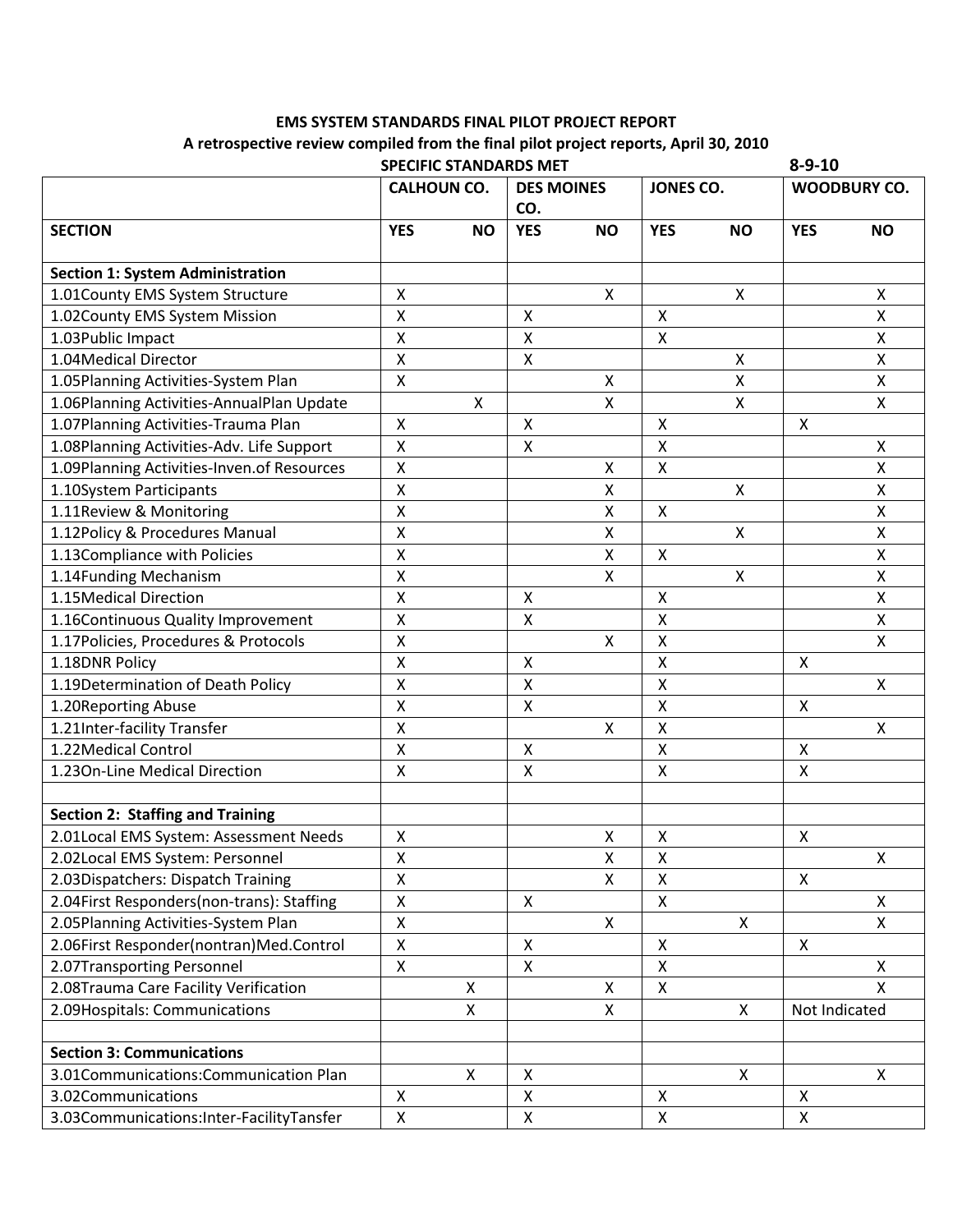|                                                 | <b>CALHOUN CO.</b> |           | <b>DES MOINES</b>  |                         | JONES CO.                 |              | <b>WOODBURY CO.</b>       |           |
|-------------------------------------------------|--------------------|-----------|--------------------|-------------------------|---------------------------|--------------|---------------------------|-----------|
|                                                 |                    |           | CO.                |                         |                           |              |                           |           |
| <b>SECTION</b>                                  | <b>YES</b>         | <b>NO</b> | <b>YES</b>         | <b>NO</b>               | <b>YES</b>                | <b>NO</b>    | <b>YES</b>                | <b>NO</b> |
|                                                 |                    |           |                    |                         |                           |              |                           |           |
| 3.04Communications: Dispatch Center             | Χ                  |           | Χ                  |                         | X                         |              | X                         |           |
| 3.05Communications: Hospitals                   | $\pmb{\mathsf{X}}$ |           | $\mathsf{X}$       |                         | $\boldsymbol{\mathsf{X}}$ |              | $\mathsf{X}$              |           |
| 3.06Communications: MCI & Disasters             | $\pmb{\mathsf{X}}$ |           | $\pmb{\mathsf{X}}$ |                         | $\boldsymbol{\mathsf{X}}$ |              | $\pmb{\mathsf{X}}$        |           |
| 3.07Public Access-911Plan/Coordination          | $\pmb{\mathsf{X}}$ |           |                    | $\pmb{\mathsf{X}}$      | $\boldsymbol{\mathsf{X}}$ |              | $\pmb{\mathsf{X}}$        |           |
| 3.08Public Access-911Public Education           | $\pmb{\mathsf{X}}$ |           | X                  |                         | $\mathsf{X}$              |              | $\mathsf{X}$              |           |
| 3.09Resource Manage:Dispatch Triage             | $\pmb{\mathsf{X}}$ |           |                    | $\mathsf{X}$            | $\boldsymbol{\mathsf{X}}$ |              |                           | X.        |
| 3.10Resource Manage: Integrated Dispatch        | Χ                  |           | Χ                  |                         | $\pmb{\times}$            |              | X                         |           |
|                                                 |                    |           |                    |                         |                           |              |                           |           |
| <b>Section 4: Response and Transportation</b>   |                    |           |                    |                         |                           |              |                           |           |
| 4.01Service Area                                | Χ                  |           |                    | Χ                       | Χ                         |              |                           | χ         |
| 4.02Monitoring                                  | $\pmb{\mathsf{X}}$ |           | Χ                  |                         | $\boldsymbol{\mathsf{X}}$ |              |                           | X         |
| 4.03Contingency                                 | X                  |           | X                  |                         | $\boldsymbol{\mathsf{X}}$ |              | X                         |           |
| 4.04Response Time Strandards                    | $\pmb{\mathsf{X}}$ |           | Χ                  |                         | $\boldsymbol{\mathsf{X}}$ |              |                           | X         |
| 4.05Medical Aircraft                            | X                  |           | $\pmb{\mathsf{X}}$ |                         | $\boldsymbol{\mathsf{X}}$ |              | $\pmb{\mathsf{X}}$        |           |
| 4.06Special Vehicles                            | X                  |           | X                  |                         | $\mathsf{X}$              |              |                           | X         |
| 4.07MCI/Disaster                                | $\pmb{\mathsf{X}}$ |           | $\pmb{\mathsf{X}}$ |                         | $\pmb{\times}$            |              | Χ                         |           |
| 4.08Mult-System                                 | Χ                  |           |                    | Χ                       | X                         |              | Χ                         |           |
| 4.09EMS Agency Regulations                      | $\pmb{\mathsf{X}}$ |           |                    | $\mathsf{X}$            |                           | Χ            | $\pmb{\mathsf{X}}$        |           |
|                                                 |                    |           |                    |                         |                           |              |                           |           |
| <b>Section 5: Facilities/Critical Care</b>      |                    |           |                    |                         |                           |              |                           |           |
| 5.01Facilities:Assessment of Capabilities       | $\pmb{\mathsf{X}}$ |           | $\pmb{\mathsf{X}}$ |                         | $\pmb{\times}$            |              |                           | X         |
| 5.02Facilities: Triage, Trans. & Transf. Protoc | $\pmb{\mathsf{X}}$ |           |                    | $\pmb{\mathsf{X}}$      | $\pmb{\mathsf{X}}$        |              | Χ                         |           |
| 5.03Facilities: Special Care Facilities         | $\pmb{\mathsf{X}}$ |           |                    | $\pmb{\mathsf{X}}$      |                           | Χ            |                           | X         |
| 5.04Facilities: Mass Casualty Management        | $\pmb{\mathsf{X}}$ |           | Χ                  |                         |                           | Χ            | $\pmb{\mathsf{X}}$        |           |
| 5.05Critical Care: Acute Care Facility Evac     | $\pmb{\mathsf{X}}$ |           |                    | $\pmb{\mathsf{X}}$      |                           | $\mathsf{X}$ |                           | Χ         |
| 5.06Planning Activities: Annual Plan Update     | $\sf X$            |           | X                  |                         |                           | Χ            |                           | Χ         |
| 5.07EnhanceLevel: Ped EMCriticalCareDev.        | Not in System      |           |                    | Χ                       | $\pmb{\times}$            |              |                           | Χ         |
| 5.08Enhance:PedEMSCriticalCareStakeholders      | Not in System      |           |                    | $\mathsf{\overline{X}}$ |                           | $\mathsf{X}$ |                           | X         |
|                                                 |                    |           |                    |                         |                           |              |                           |           |
| Section 6: Data Collection/System Evaluation    |                    |           |                    |                         |                           |              |                           |           |
| 6.01System Evaluation: CQI Program              | $\pmb{\mathsf{X}}$ |           | X                  |                         |                           | X            |                           | X         |
| 6.02Data Collection: Pre-Hospital Record        | Χ                  |           | X                  |                         | X                         |              | $\boldsymbol{\mathsf{X}}$ |           |
| 6.03System Eval:Out of Hospital Care Audits     | $\pmb{\mathsf{X}}$ |           |                    | Χ                       |                           | X            |                           | X         |
| 6.04System Evaluation: Medical Dispatch         | $\pmb{\mathsf{X}}$ |           |                    | Χ                       | $\pmb{\mathsf{X}}$        |              |                           | Χ         |
| 6.05Data Collection: Date Management Sys.       | $\pmb{\mathsf{X}}$ |           | X                  |                         |                           | X            |                           | X         |
| 6.06System Evaluation:Sys.Design Evaluation     | X                  |           |                    | Χ                       |                           | X            |                           | X         |
| 6.07System Eval:Provider/Ser.Participation      | $\pmb{\mathsf{X}}$ |           |                    | X                       |                           | X            |                           | X.        |
| 6.08System Evaluation: Reporting                | Χ                  |           | Χ                  |                         | $\pmb{\mathsf{X}}$        |              | Not Indicated             |           |
|                                                 |                    |           |                    |                         |                           |              |                           |           |
|                                                 |                    |           |                    |                         |                           |              |                           |           |
|                                                 |                    |           |                    |                         |                           |              |                           |           |
|                                                 |                    |           |                    |                         |                           |              |                           |           |
|                                                 |                    |           |                    |                         |                           |              |                           |           |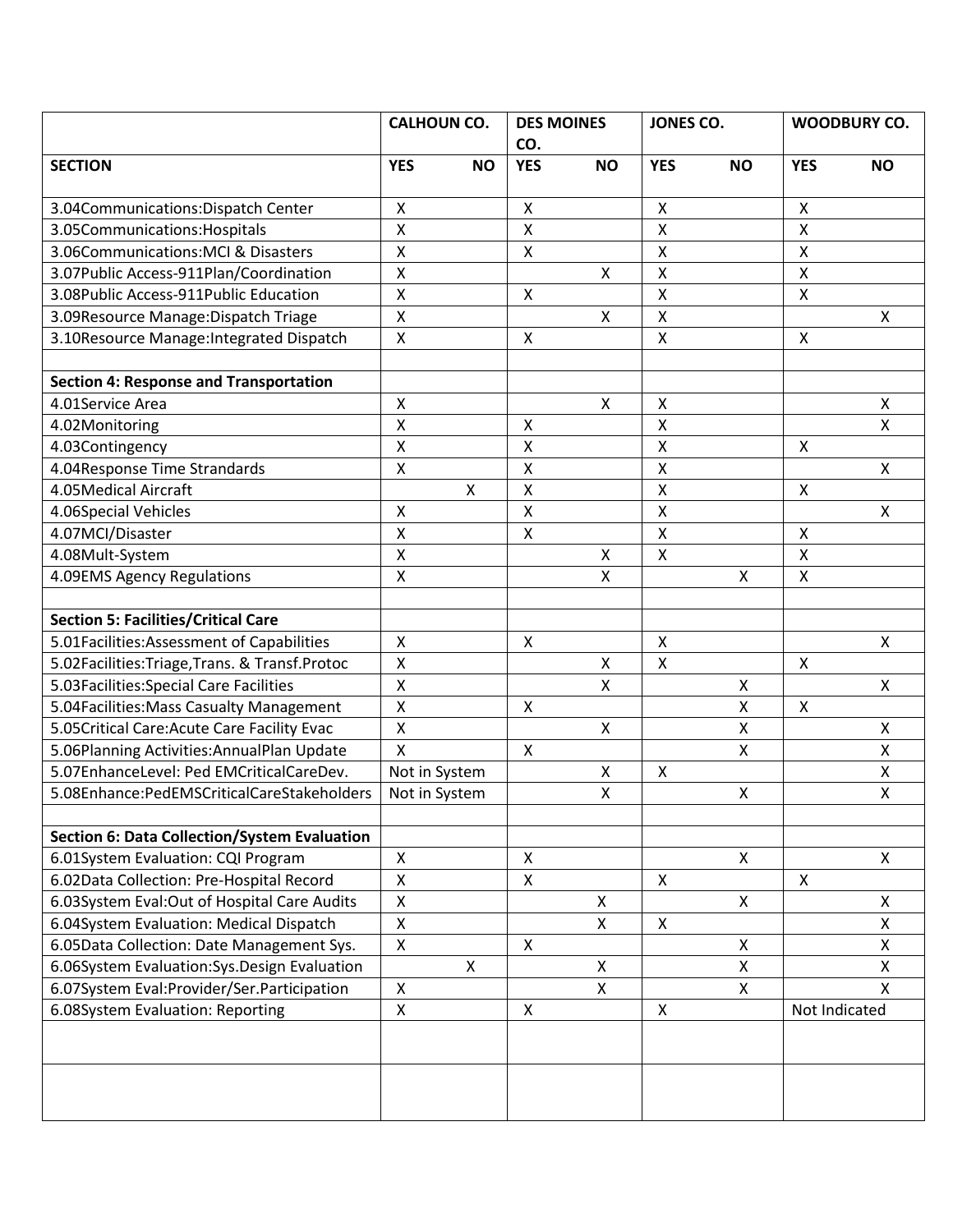|                                                | <b>CALHOUN CO.</b> |           | <b>DES MOINES</b> |           | JONES CO.  |           | <b>WOODBURY CO.</b> |           |
|------------------------------------------------|--------------------|-----------|-------------------|-----------|------------|-----------|---------------------|-----------|
|                                                |                    |           | CO.               |           |            |           |                     |           |
| <b>SECTION</b>                                 | <b>YES</b>         | <b>NO</b> | <b>YES</b>        | <b>NO</b> | <b>YES</b> | <b>NO</b> | <b>YES</b>          | <b>NO</b> |
|                                                |                    |           |                   |           |            |           |                     |           |
| <b>Section 7: Public Information/Education</b> |                    |           |                   |           |            |           |                     |           |
| 7.01 Public Information: Materials             | X                  |           |                   | Χ         |            | Χ         | X                   |           |
| 7.02Education: Injury Control                  | X                  |           |                   | X         | x          |           | X                   |           |
| 7.03Education: Disaster Preparedness           | X                  |           | X                 |           | X          |           |                     | X         |
| 7.04 Education: First Aid & CPR                | Χ                  |           | X                 |           | X          |           | X                   |           |
| <b>Section 8: Disaster Medical Response</b>    |                    |           |                   |           |            |           |                     |           |
| 8.01Planning                                   | $\mathsf{X}$       |           | $\mathsf{x}$      |           | $\sf X$    |           | $\mathsf{x}$        |           |
| 8.02Response Plans                             | X                  |           | X                 |           | Χ          |           | X                   |           |
| 8.03Emergency Operations Center                | X                  |           | X                 |           | Χ          |           | Χ                   |           |
| 8.04 Hazardous Materials Training              | Χ                  |           | x                 |           | x          |           | X                   |           |
| 8.05Disaster Plan (ICS)                        | Χ                  |           | X                 |           | Χ          |           | X                   |           |
| 8.06Disaster Plan Review                       | X                  |           | x                 |           | x          |           | X                   |           |
| 8.07Disaster Inventory                         | X                  |           | Χ                 |           | Χ          |           | X                   |           |
| 8.08Continuation of Service                    | X                  |           | x                 |           | x          |           | X                   |           |
| 8.09Hospital Plans                             | Χ                  |           | Χ                 |           | X          |           | X                   |           |
|                                                |                    |           |                   |           |            |           |                     |           |
| <b>TOTAL</b>                                   | 72                 | 8         | 47                | 33        | 58         | 22        | 36                  | 44        |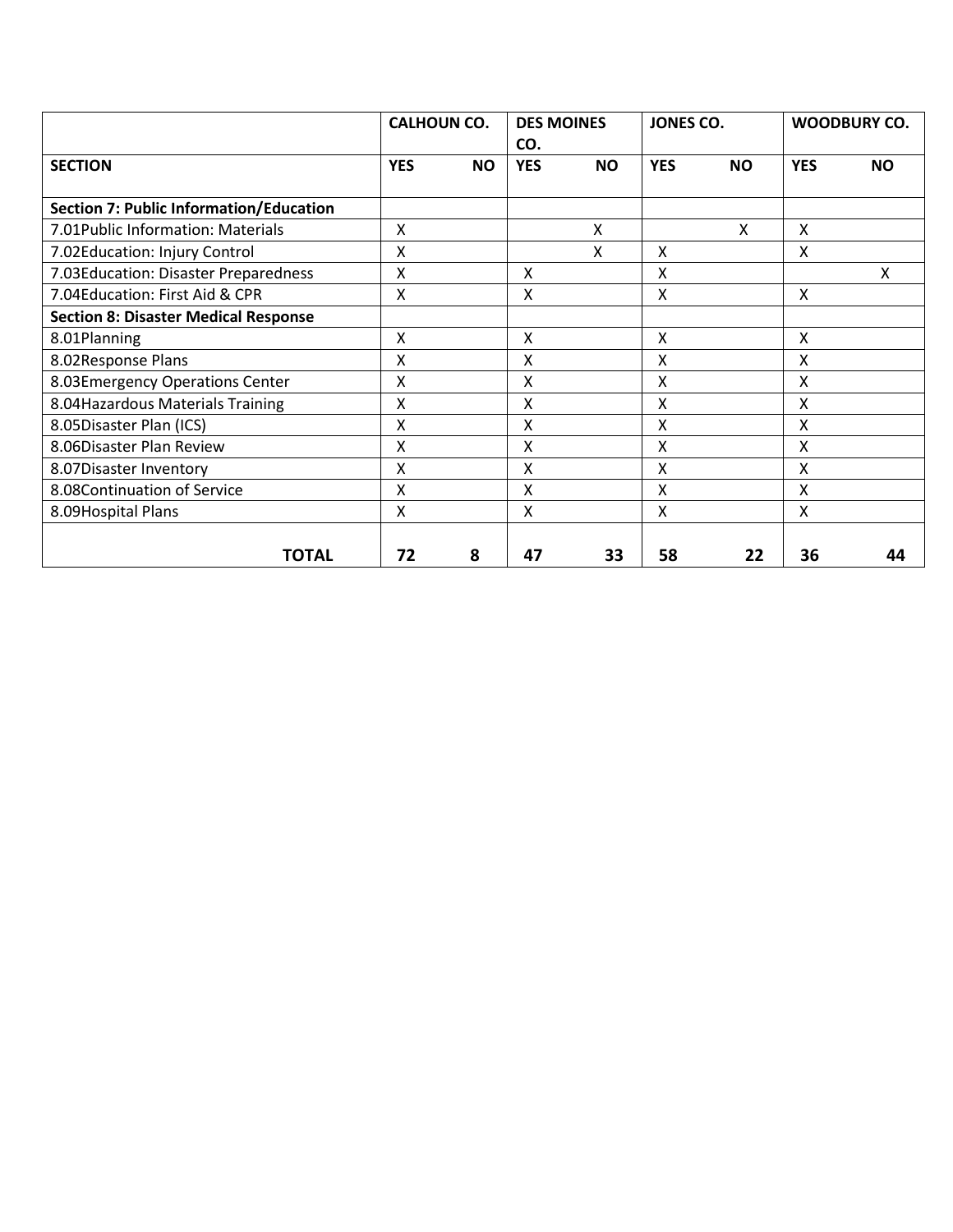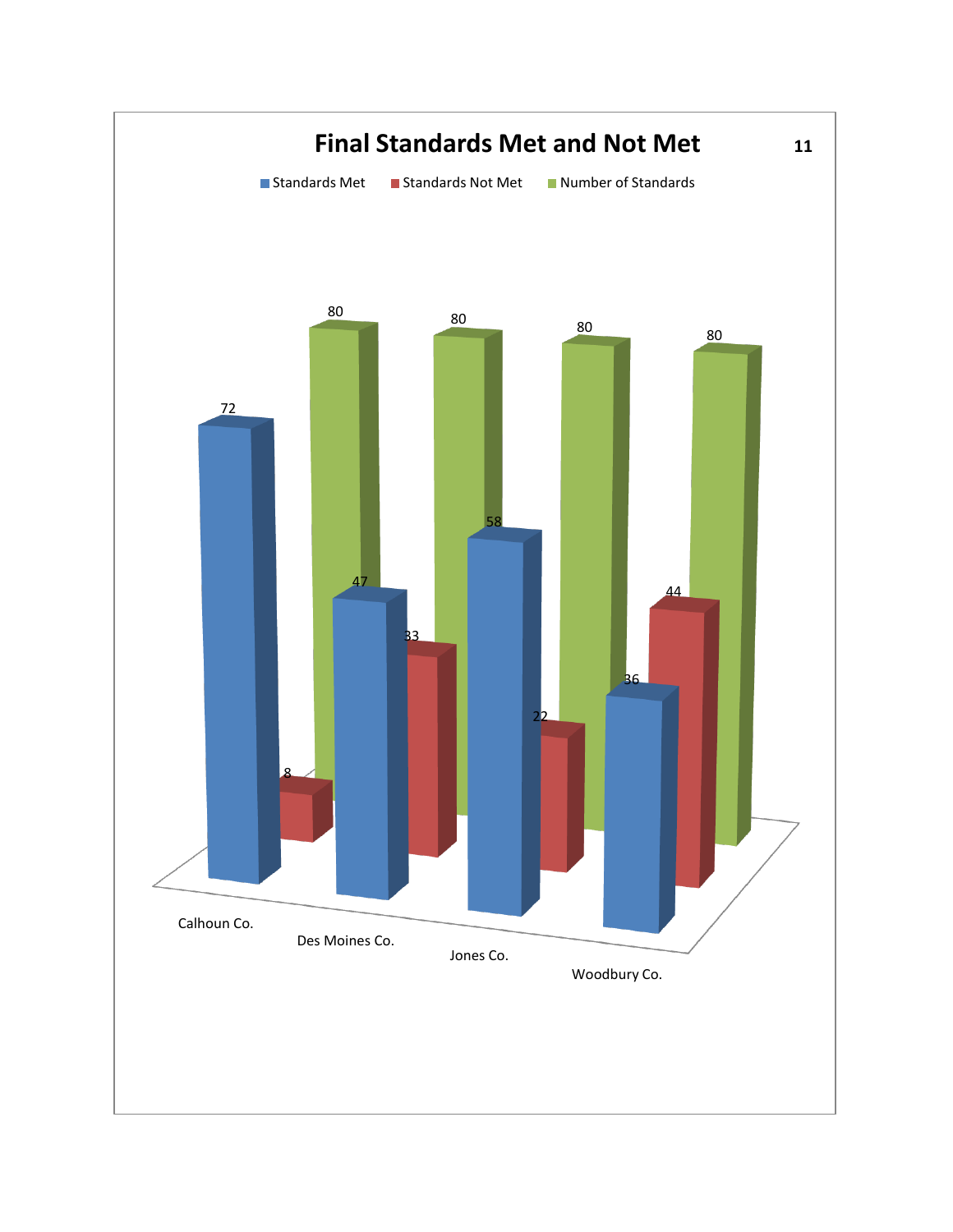#### **EMS SYSTEM STANDARDS FINAL PILOT PROJECT REPORT 12**

# **A retrospective review compiled from the six month and final project reports.**

# **September 30, 2008/April 30, 2010**

#### **FINANCIAL IMPACT**

| <b>Calhoun County</b>       |              |           | <b>Woodbury County</b>     |           |
|-----------------------------|--------------|-----------|----------------------------|-----------|
| <b>EMS Coordinator</b>      |              | \$76,000  | Administrator              | \$60,000  |
| Support Staff-Data/QA-.6FTE |              | 45,600    | Co. Wide Medical Director  | 200,000   |
| Combined budgets**          |              | 378,400   | <b>CQI Coordinator</b>     | 35,000    |
|                             |              |           | Educator                   | 35,000    |
|                             |              |           | Data Administrator         | 25,000    |
|                             |              |           | Consultants/Other Expenses | 110,000   |
| April 30, 2010              | <b>TOTAL</b> | \$500,000 |                            | \$465,000 |
| September 30, 2008          | <b>TOTAL</b> | 560,150   |                            | 675,000   |

**\*\* Calhoun County has combined budgets to fund all EMS services: Revenue/Grants and General Basic Funds**

| <b>SECTION NUMBER AND TITLE</b> | <b>JONES COUNTY</b> | <b>DES MOINES COUNTY</b> |  |  |
|---------------------------------|---------------------|--------------------------|--|--|
| 1. System Administration        | \$97,462            | \$22,405                 |  |  |
| 2.Staffing & Training           | 15,850              | 25,600                   |  |  |
| 3. Communications               | 33,580              | $1,000$ /person          |  |  |
| 4. Response & Transportation    | 4,700               | 166,350                  |  |  |
| 5. Facilities & Critical Care   | 3,775               | 1,200                    |  |  |
| 6. Data Collection/Sys. Eval    | 113,920             | 12,000                   |  |  |
| 7. Public Information/Edu.      | 45,000              | 41,500                   |  |  |
| 8. Disaster Medical Response    | 59,800              | 5,000                    |  |  |
|                                 |                     |                          |  |  |
| April 30, 2010<br><b>TOTAL</b>  | \$374,087           | \$275,055                |  |  |
| September 30, 2008 TOTAL        | 373,937             | 310,875                  |  |  |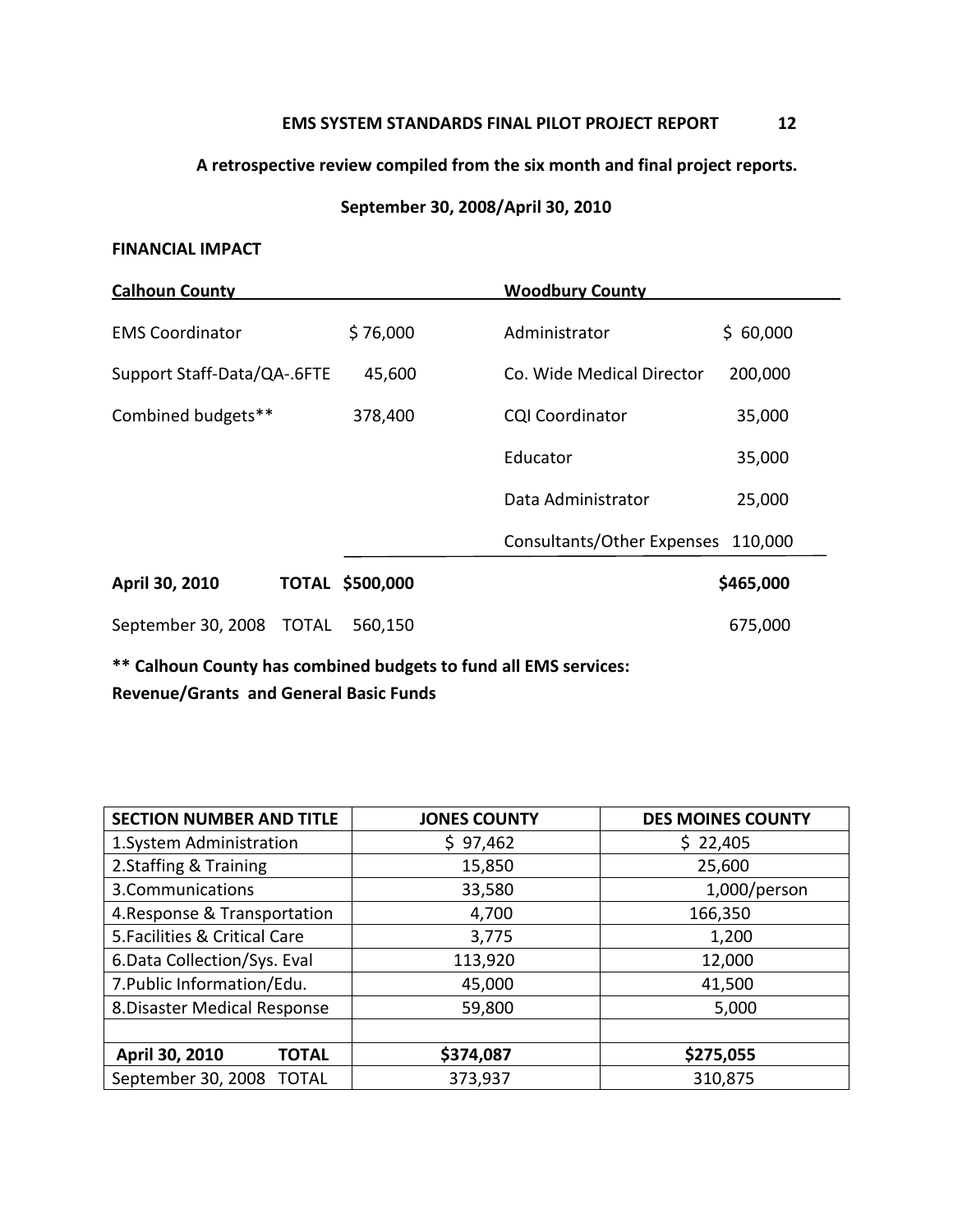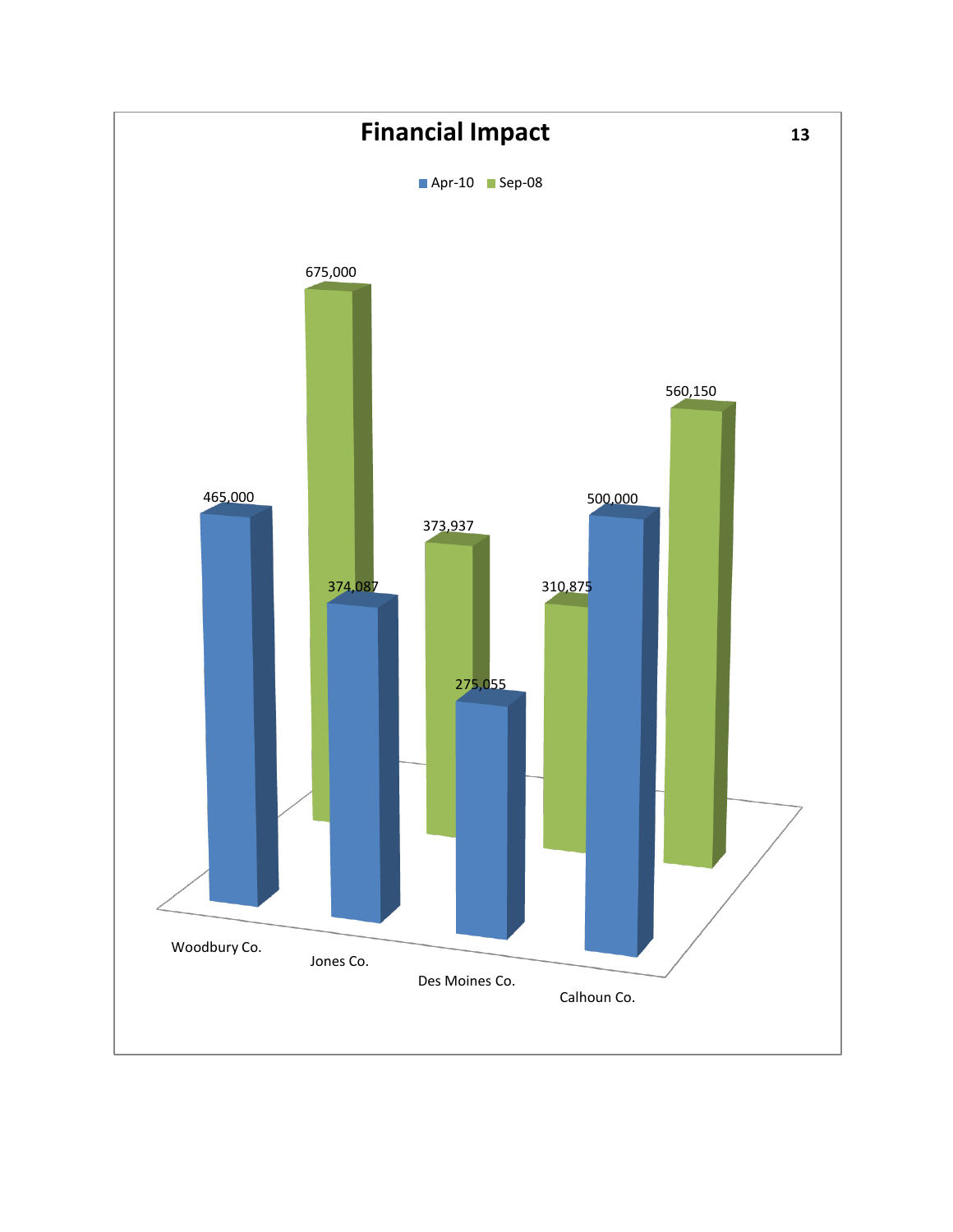#### **EMS SYSTEM STANDARDS FINAL PILOT PROJECT REPORT 14**

### **Compilation : Additions, Changes, Deletions for the draft Iowa EMS System Standards**

#### **April 30, 2010**

#### **Section /Standard Number**

#### **1.System Administration**

- 1.01 Enabling legislation including funding mechanism is needed
- 1.02 Categorize this standard as EMS Administrator
- 1.03 Categorize this standard as Data Manager
- 1.04 Can be met by verbiage change: "Medical Director" to "active Medical Director system"
- 1.05 Duplicate of 1.02
- 1.06 Move to 1.05 as item d
- 1.06 B Move to 1.02 as subsection of EMS Administrator
- 1.07 Delete-already in state's ongoing protocol education
- 1.12/1.13 include in 1.02
- 1.14 Legislation will be needed
- 1.15 Medical Director- is this standard needed?
- 1.15, 1.16, 1.17, 1.18 Part of planning; could be in 1.02
- 1.18 Delete-already in state protocol and in Chapter 142
- 1.19, 1.20, 1.21 Part of 1.13

1.21 Delete-5.02 covers this; stakeholders need to be more specific—medical direction from transferring facility or from receiving facility?

- 1.22 Delete-same as 1.15; include in 1.02
- 1.23 Combine with 1.15; include in 1.02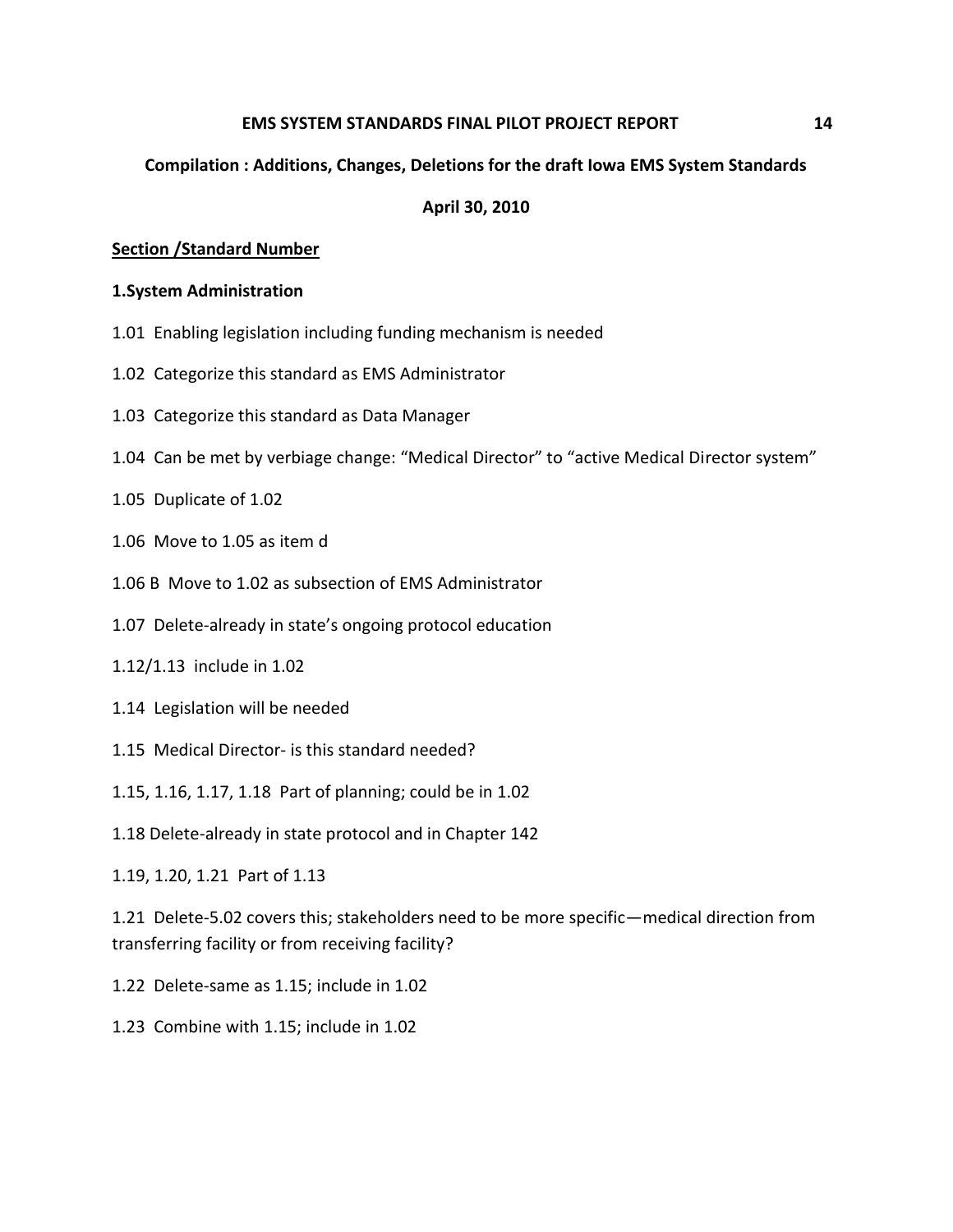# **2. Staffing and Training 15 and 16 and 16 and 16 and 16 and 16 and 16 and 16 and 16 and 16 and 16 and 16 and 16 and 16 and 16 and 16 and 16 and 16 and 16 and 16 and 16 and 16 and 16 and 16 and 16 and 16 and 16 and 16 and**

2.02 Have "read only" access to System Registry for Medical Directors to monitor staff certifications

2.03 Met with word changes—"…trained or trained and/or certified…"

2.04 Encourage non-certified, small fire departments to become First Responders and provide the funding

2.06 Does this need to be a standard since state requires them to follow Medical Director direction?

# **3. Communications**

3.01 Include in 1.02

3.04, 3.05, 3.06 Combine with 3.02

3.07 Include in 1.02; rule change needed; "the county EMS system shall, at a minimum, have an active member to actively participate as a voting member of the county…"

3.10 Combine with 3.02

# **4. Response & Transportation**

4.03 Include in 1.02

4.04 clarify a differentiation in ALS & BLS; How are you classifying urban and rural? Standards need to be different for paid vs. volunteer services.

4.05 Combine with 4.04

4.07 Include in 1.02

# **5. Facilities and Critical Care**

5.02 Requires excessive paperwork

5.03 Include in 1.02

5.05 Combine with 5.04

5.08 Could this be rolled into 5.07?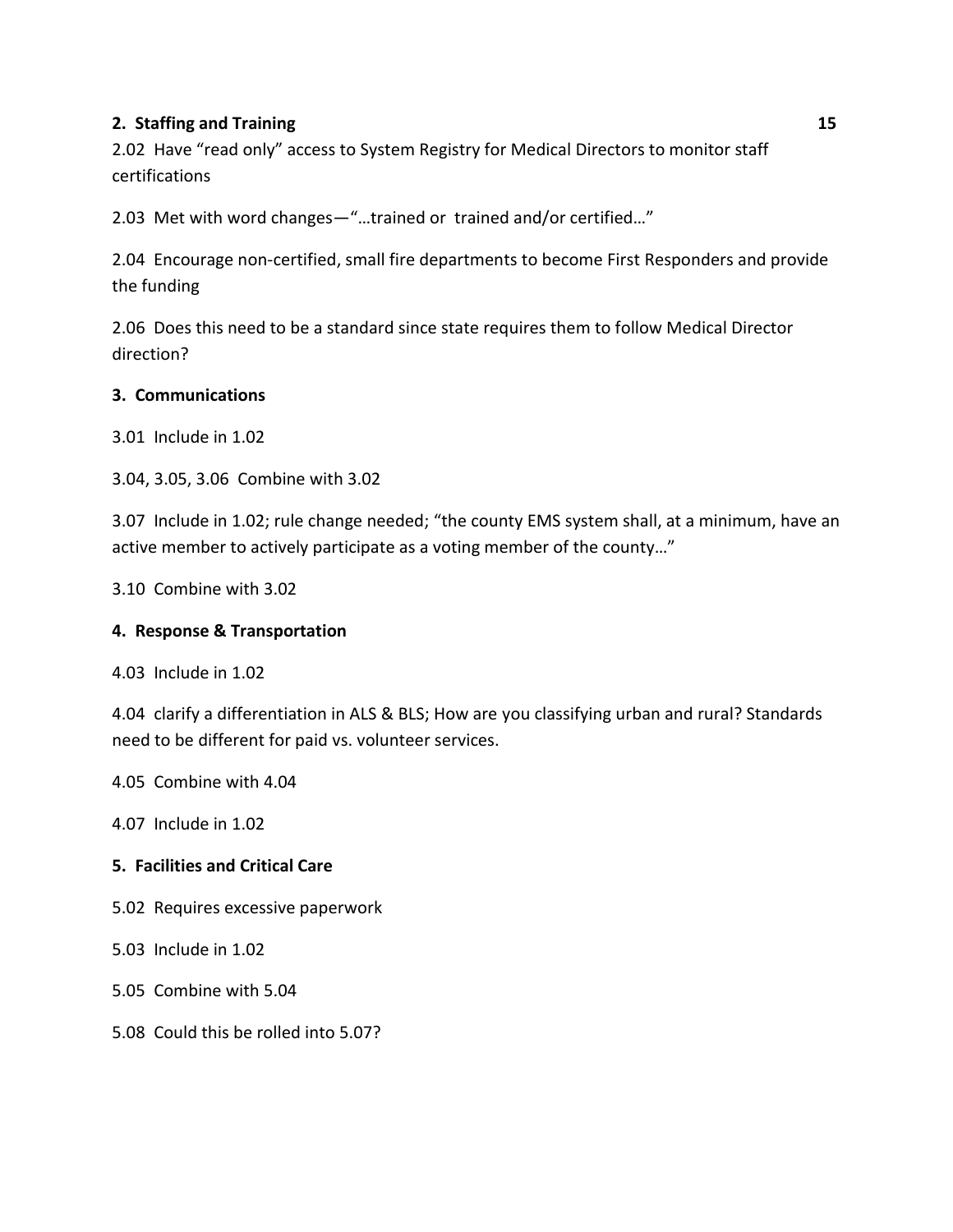# **6. Data Collection/System Evaluation 16 16**

6.03 Electronic links to all records

6.05 Include in 6.02

# **7. Public Information and Education**

- 7.02 Integrate with 7.01
- 7.03 EMS and EMA together should provide and disseminate information
- 7.04 Should adopt a goal for CPR training--% of general population; higher % in high risk groups

#### **8. Disaster Medical Response**

- 8.01, 8.02 Include in 1.02; use IOHSEMD plan as model for medical response
- 8.03 Include in 1.02
- 8.05 Exercise plan annually
- 8.06 Include in 1.02
- 8.09 One exercise per year by hospitals—involve other hospitals, EMS, other agencies